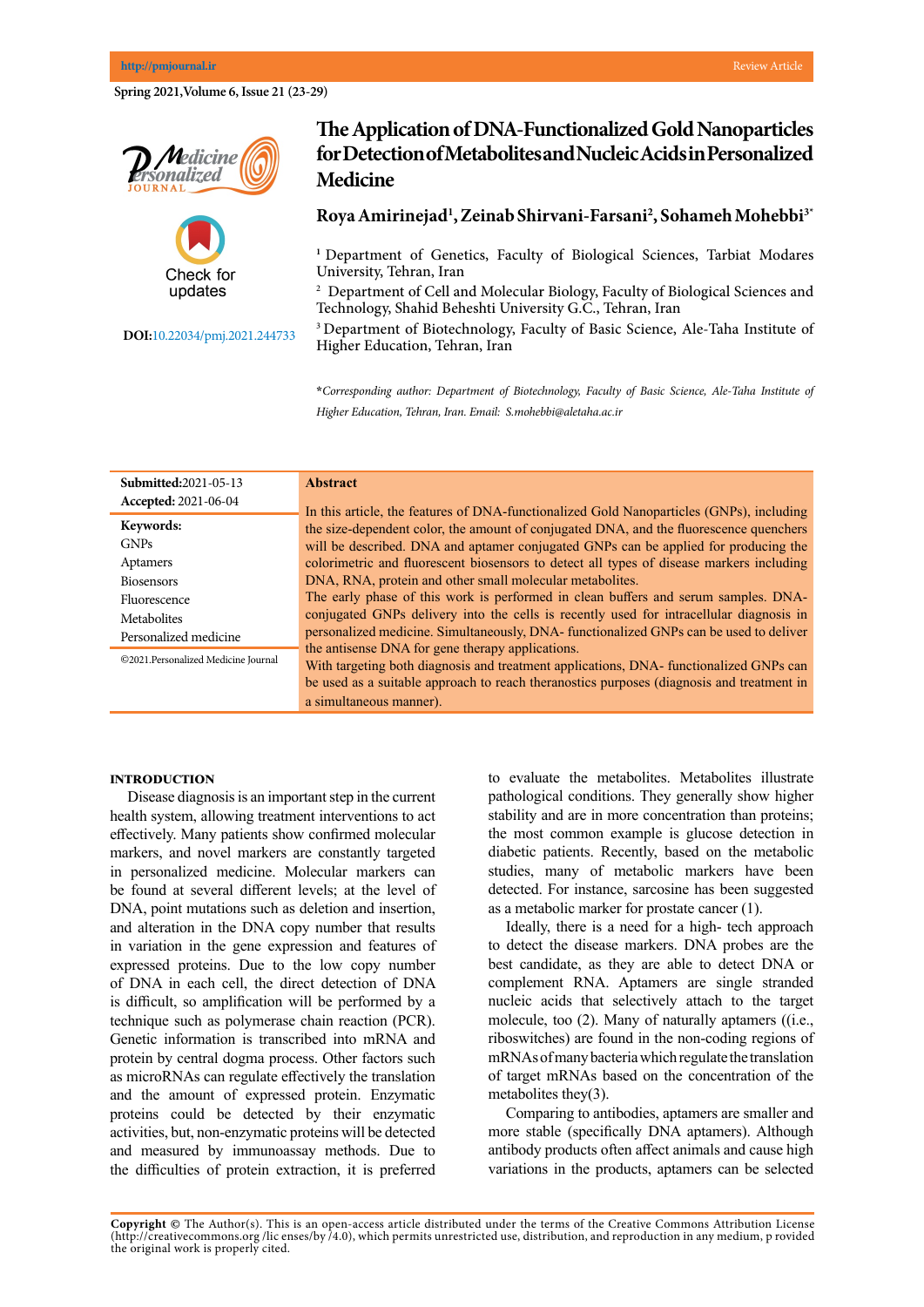for attaching to molecules that are not too small such as peptides and proteins. Therefore, the use of DNA as a target recognition element can create a field that detects all the markers of the disease mentioned above. Nevertheless, using proteins for this purpose is difficult. For instance, proteins are poor choices for the detection of nucleic acids. Moreover, if an antibody is used for detecting a small molecule, a competitive assay is required which has a low sensitivity. Over the last 20 years, several signaling methods have been coupled with DNA and aptamers to develop biosensors. GNRs have been a general choice in relation to DNA; as they show vast optical properties (4, 5). In addition, nanoparticles are chemically neutral and non-toxic, and can be detected by microscopic and spectroscopic techniques. In this article, we have focused on the application of nanoparticles as a part of DNA-based biosensors. Recently, it has been discovered that DNA-functionalized GNPs can transfer into the cells and are therefore used in intracellular diagnosis.

#### **Preparation and characterization of GNPs**

The size of GNPs that are applied to biological and biomedical analysis, is often less than 2 nm up to more than 100 nm (6). Using the surfactants, polymers and other agents simultaneously formed gold nanorods, cubes, and triangles (7).

GNPs are considered as good fluorescence quenchers that show amazing quenching efficiency for a vast range of fluorescence markers (8). High Refractive index along with the color-dependent size and the fluorescence quenching ability, has made the GNPs an appropriate candidate to design the optical biosensors.

## **Conjugation of thiol DNA to GNPs**

Thiolated DNAs have been applied to functionalized GNPs frequently. Although GNPs and DNA both are negatively charged, adding some salt can be reduced the electrostatic repulsion. Also, high salt concentration can compromise colloidal stability of the GNPs. This problem can be properly solved by a process named "salt aging" (9, 10) (Figure 1). It has been shown that the density of conjugated DNA is proportional to the NaCl concentration (11, 12). Therefore, even the additional NaCl can increase the amount of conjugated DNA.

Cytosine and Adenine bases can be protonated at low PH, which severely reduces the negative charges on the surface of DNA. Although the high density of DNA causes the high resistance in GNPs against salt, DNA hybridization can prohibit by several surface. For instance, the DNA hybridization can reach its highest efficiency when the loaded DNA is less than 50 DNA Molecules on 13 nM GNPs (13).

The stability of thiol-gold band is basically high, however, the bond between thiol and gold can be detached by high concentration of salt, high temperature and increasing PH level (14, 15).

#### **Optical detection in buffer**

Optical sensors are attractive due to their high sensitivity. This type of sensor has made ocular detection possible without requirement of any analytical tools. Similar detection methods can be directly used to observe the concentrations of intracellular analytic, while detection method based on fluorescence is often used, as they are high sensitive and have low background.



Figure 1. salt-aging method for attaching negatively charged thiolated DNA to negatively charged GNPs (a) and the low pH method (b). (c) Adsorption of non-thiolated DNA by GNPs. (16)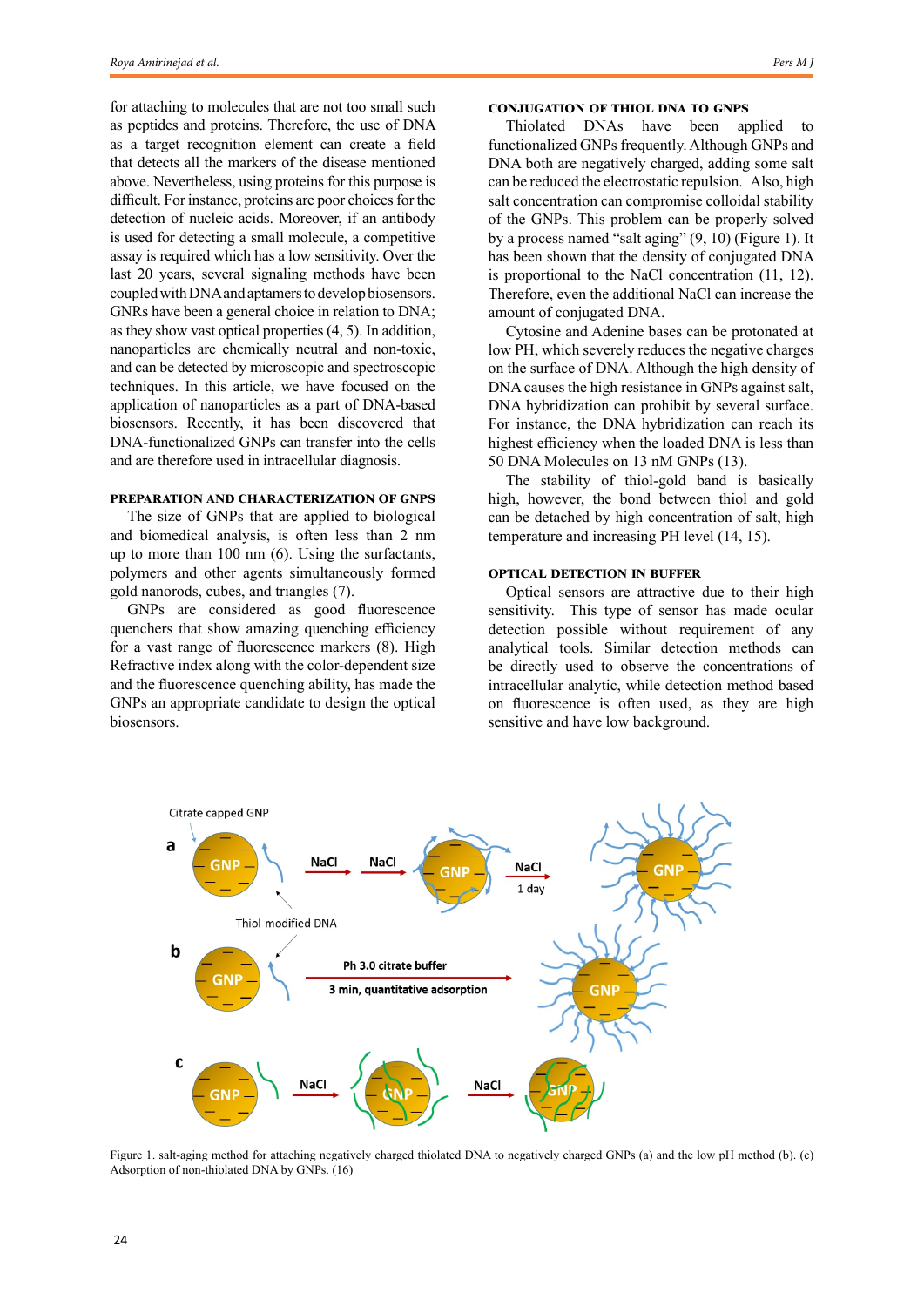## **Colorimetric detection using directly aggregated GNPs**

Thiolated DNA functionalized GNPs can be used directly for colorimetric detection based on the accumulation or non-accumulation of analyticinduced GNPs. Based on the first report by Mirkin and coworkers, the target DNA causes cross-linking of two types of DNA-functionalized GNPs to make a blue or purple color (17). Detection based on a single nucleotide mismatch will be achieved with measuring the melting point of aggregated GNPs. Due to the role of the multiple DNA linkages in the melting point of DNA, the aggregated GNPs show clear change in melting point than the free DNA (18). As a result, the mismatched DNA can be detected with high accuracy. Using this method for aptamer-based detection is first reported by Leo and Lu (19). The sensor is composed of a linker DNA including an aptamer fragment that links two kinds of DNA-functionalized GNPs (Fig.2). This structure, brings two kinds of GNPs together which results in generating a blue color in solution. When the target is present (for example, Adenosine or cocaine), aptamer formation changes to attach to the target. Therefore, the hybridization is eliminated and the GNP is released. The GNPs appear red as long as they are placed in the adjacency. The results are obtained faster for higher concentrations. Adenosine can be detected in the range of 0.3 to 2 mM, while the detection of cocaine occurs between 50 to 500 µM. Multiple detection was obtained using DNA linker containing double aptameric sequences (20). Detection is also performed using the reverse tendency of the solution to change color from red to blue.

## **Detection based on Fluorescence**

Colorimetric sensors are common detection methods for liquid samples and biological fluids such as urine and serum; however, such color change is difficult for intracellular detecting applications (21). Moreover, GNPs as powerful quenching fluorescents, have a high extinction coefficient, Comparing to molecular quenchers, GNPs can quench fluorophores in a big distances, as their quenching mechanism is different (22, 23).

## **Thiolated DNA GNPs**

The fluorescent quenching ability of GNPs, have made them prevalent for fluorescent-based detection (24). Presence of an analytic target alters the DNA conformation, directs the fluorophore away from the surface of GNPs, and allows the fluorescent to form normally.

Lib Chaubber describes the concept of using the GNPs as a fluorescent quencher (8). Attaching a fluorophore and a GNP with two ends of a hairpin DNA, leads to recovering the quenched fluorescent by DNA hybridization, which causes the breakage in the hairpin and detaching the fluorophore from the surface of the GNPs. Ney and et al have reported similar results. The effective quenching occurs when the fluorophore is near the GNP. In the presence of target molecule (for example Thrombin), fluorophore containing the DNA sequence will be released and can normally act as a fluorescent and produce a signal. Attached fluorophore to the DNA as DNA-GNP hybrids can be released through nucleases cleavages. In this method, a short thiol-DNA which



Figure 2. directed disassembly (a) or assembly (b) of aptamer-functionalized gold nanopaticles by target analytes using colorimetric detection method. The triangle shape illusrates the aptamer target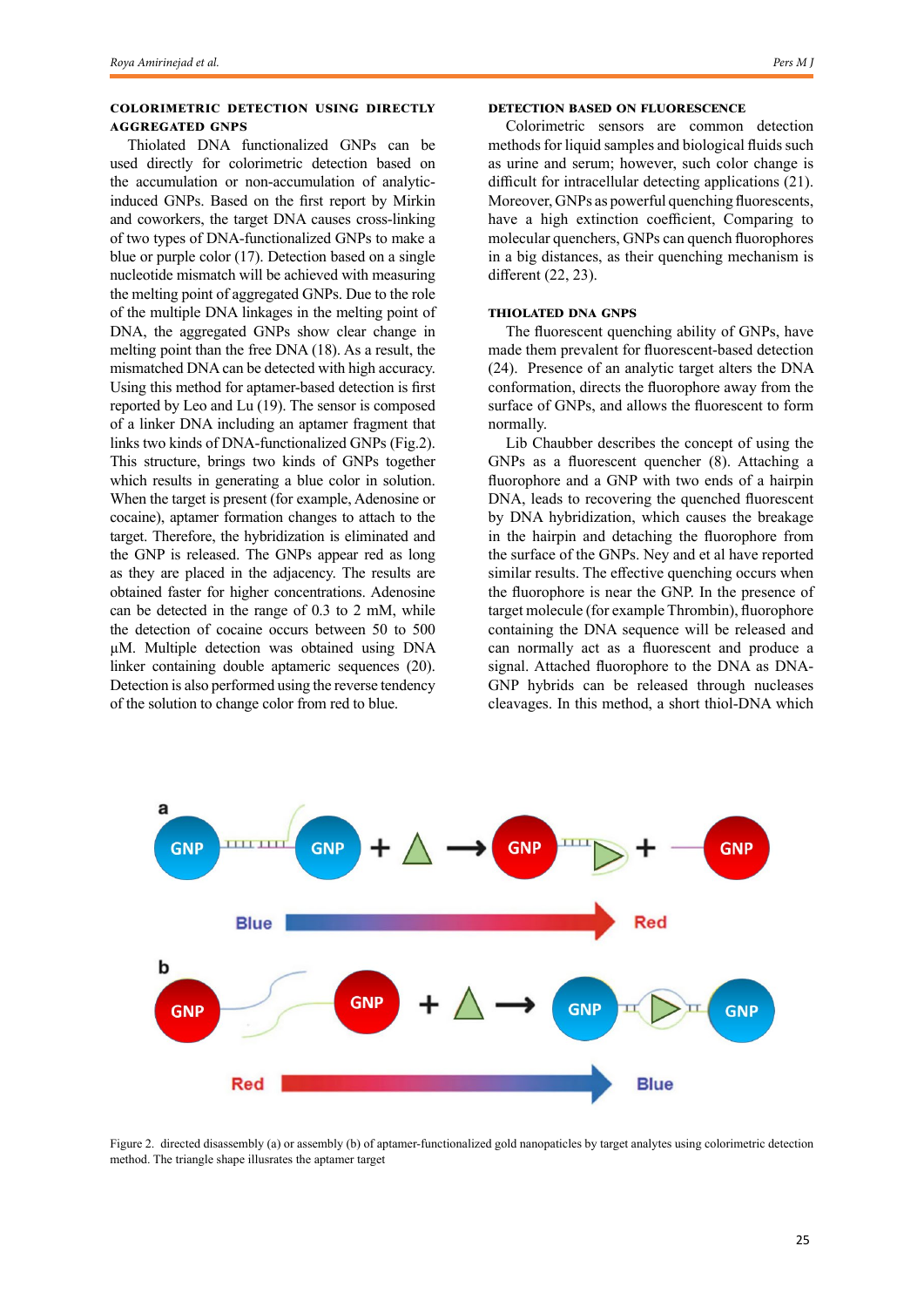

Figure 3. Fluorescent sensors using GNPs as a quencher. (a) A molecular beacon sensor for detection of DNA. Aptamer-based detection where the fluorophore is placed on the nonaptamer strand (b) or the aptamer strand (c). (d) Detection of nuclease activity

is attached to a fluorophore can make a hybrid with its cDNA. This allows the double-stranded DNA to tighten, while keeps the fluorophore within the quenching range (Fig 3D). In the presence of S1 nuclease, DNA is cleaved and fluorophore detaches from the GNP and produces the fluorescence (25).

### **Intracellular uptake of DNA-functionalized GNPs**

The real-time detection of intracellular metabolites using antibodies is extremely difficult. If the target molecule is protein, the cells often need to be fixed to performing the immunoassay.

Therefore, detection of intracellular metabolites and proteins is challenging for analytical chemistry. Developing GNPs and aptamer sensors might provide an alternative method to reach this purpose. In 2006, the first delivery of DNA-functionalized GNPs into the cell was reported by Merkin and colleagues. They designed a DNA sequence to inhibit the expression of the fluorescent reporter gene (26). Usually, the cell membrane has negative charge and therefore, the common transferring factor is polycationic which allows the electrostatic interaction between the transfer factor and the cell membrane. DNA\_ functionalized GNPs show good cellular uptake, even though they are negatively charged. To determine

the effective factor, the size and the zeta potential of DNA-functionalized GNPs were measured before and after the absorbance (27). It was shown that there was an increase in size and rise in zeta potential that suggests extracellular proteins adsorption by DNA strands. Further study has revealed that there might be specific proteins that mediate the cellular uptake of DNA-functionalized GNPs (28). The increase in the cellular uptake is made by scavenger receptors which act as a mediator to endocytosis of the DNAfunctionalized GNP. Additionally, it has been shown that size, concentration and the aspect ratio of the GNP play roles in the absorbance of the particles. GNPs with 50 nm have the highest absorption, while larger particles need more concentration. Finally, the spherical GNPs are more likely to endocytosis than rod-shaped particles.

#### **Intracellular detection**

Since DNA-functionalized GNPs have been able to produce intense fluorescent and can be absorbed by cells, they have been valuable for use in intracellular detection. GNPs are absorbed by endocytosis. Moreover, the high density of thiol-DNA strands protects their structure from enzymatic degradation. Low toxicity and good biocompatibility causes to decrease the activity of GNPs. DNA-functionalized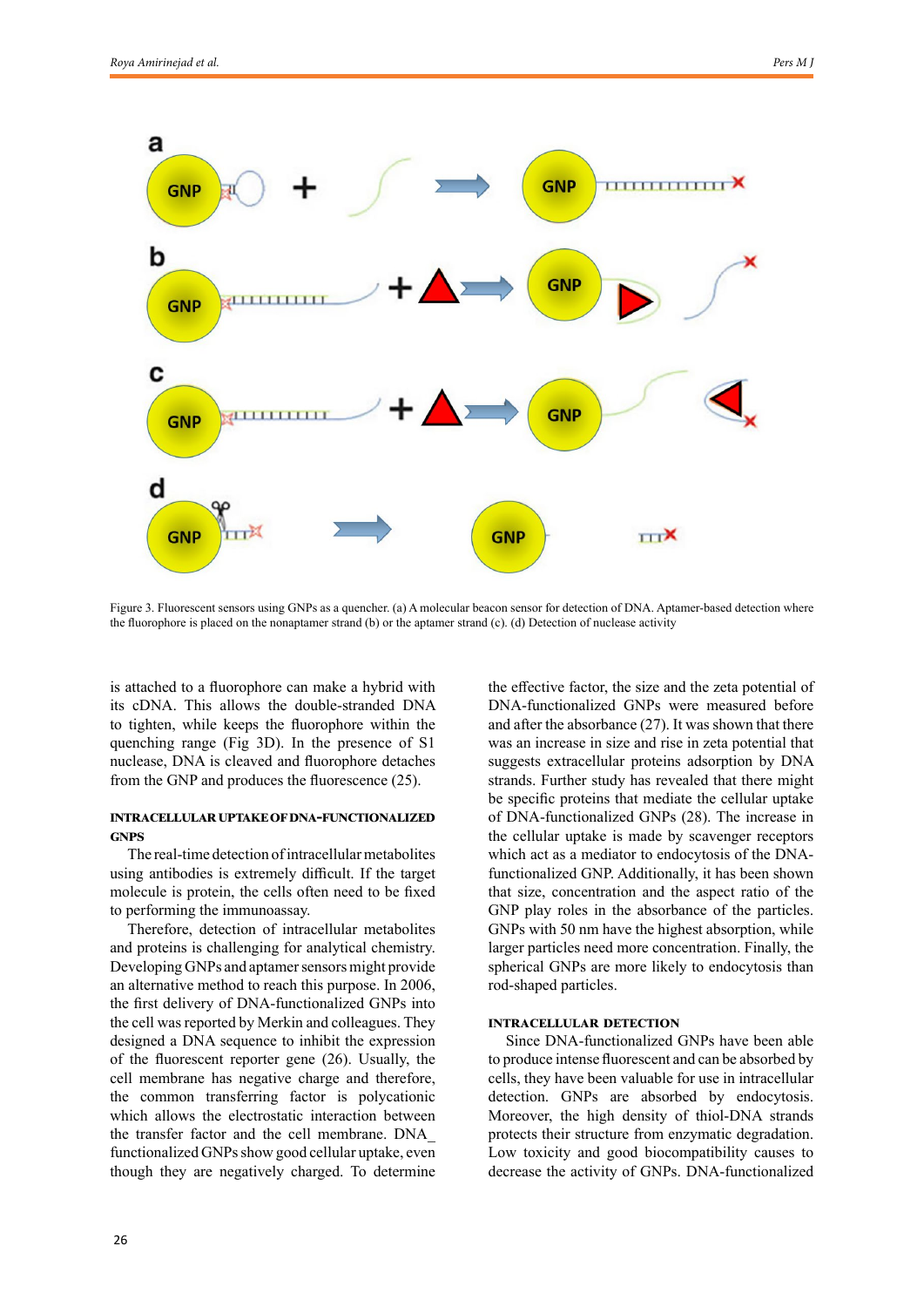GNPs is considered as an alternative option for intracellular detection. For instance, GNPs can be used for intracellular detection of analyst in their natural environment, while the cell remains intact. This method was used for ATP-based intracellular detection (29). While the DNA of nanoparticle is surrounded by ATP molecule, the aptamer releases the reporter. This system can be used for a range of ATP concentrations between 0.1 to 3 mM and only a 2 hours incubation is needed for cells to form a fluorescent signal. This method has been utilized for detecting mRNA as well. Wright and coworkers were able to detect tyrosinase RNA in melanoma cells using a hairpin DNA (30). In this procedure, a hairpin complementary DNAof a portion of the tyrosinase mRNA was thiol-functionalized onto GNPs. The hairpin cDNA includes a fluorophore that has been quenched by energy transfer to the surface of the GNPs. When the DNA-functionalized GNPs are presented into a cell, the mRNA of tyrosinase opens the hairpin for hybridization,keeping the fluorophore out from the GNPs surface and normal signal generats. This method requires 0.5 nM of DNA-functionalized GNPs, and it would take up to 16 h for proper hybridization kinetics to produce a detectable signal.

#### **GNP-based DNA detection clinical evaluations**

Recently, the use of bio-barcode systems for the detection of proteins with attomolar sensitivity has been developed. This method involves trapping the analyte using a magnetic particle with detector elements, followed by the bonding of the functionalized GNPs with a second detection agent and "barcode"(marker) DNA strands (31).At first, magnetic separation of sandwich complex accures, after that the DNA barcode are released and the DNA strands are identified and quantified using the gold-nanoprobe sandwich assay method followed by silver intensification (32, 33). This method had been successfully used for measuring the concentration of amyloid-β-derived diffuse ligands, as a potential marker of alzheimer's disease, and are present in very low concentrations (It is obtained by amplifying the signal by automatography, which leads to an increase of almost 1000 folds in the detection signal) (34).

There has been an improvement in non-crossliking DNA hybridization which was used in SNPs detection in 2006. In this method, the SPR imaging allows the detection of the SNPs to a limit of 32 nmol/L, in 5 minutes without temperature control, which makes it a promising method for SNP detection (35). SPR was also used to improve the sensitivity of p53 cDNA detection at subatomol concentrations using gold nanoprobes, which allows us to detect a 39 μg target at 15 μl of 1.38 fm L $^{-1}$  solution, which promises a bright future for Diagnosis of cancer (36).

It is proved that there are only a few suitable

strategies in clinical diagnosis in which the GNP are directly used in biological samples. Most of the methods based on using the GNP are rapid and easy, especially compared with the most general molecular techniques such as polymerase chain reaction or realtime PCR. Even though these techniques are welldeveloped, the high costs and the need for highly skilled and trained operations make them very difficult to apply at point-of-care and remote areas, or low resource countries. The non-cross-linking method can compete with other currently available methods at a lower cost but with greater simplicity, due to the use of a single probe. However, it completes in less than 30 minutes. Therefore, methods based on the use of GNP which have reached clinical studies can help to solve this issue. Although there are several methods and techniques using GNP to detect the DNA and RNA, however, most of these methods are controlled in laboratory settings and or implemented using synthetic molecules or molecules that have already been prepared as a target. Nowadays, there are only a few methods for direct detection of DNA/ RNA in clinical samples. The advantages of using the complexes of gold-oligonucleotides for delivering into live cells includes efficient intracellular delivery, without any transfection or permeability reagents, and compared to previous approaches, increased nuclease degradation resistance and high target to background detection ratio (37, 38).

 The reduction in the fluorescence background is achieved by exploiting the innate quenching features of the gold colloids (7). In this method, the surface of a colloidal GNPs is functionalized with a DNA oligonucleotide sequence as a probe that is targeted to the intracellular RNA sequence. Then, a surface oligonucleotide forms a hybrid with a fluorescentlabeled cDNA, which will be quenched due to its vicinity to the surface of the gold colloid will be quenched. After the intracellular hybridization of the construct with the target RNA, the fluorescent label strand is separated from the oligonucleotide attached to the nanoparticles and will be released into the cytoplasm. This event leads to this event leads to the emission associated with the intracellular presence of target RNA. However, since the fluorescent reporter is not combined with the target RNA and is separated in a competent manner, this strategy cannot be used for the localization of intracellular mRNA.

In this study, a new method of imaging and detecting mRNA in live cells is developed. In addition to the advantages of gold-oligonucleotides constructs such as high intracellular adsorption, maintaining the location of the target mRNA in the cell is important (38).

### **Summary and prospects**

Thiol linked ssDNA-functionalized GNP that are used for colorimetric detection of target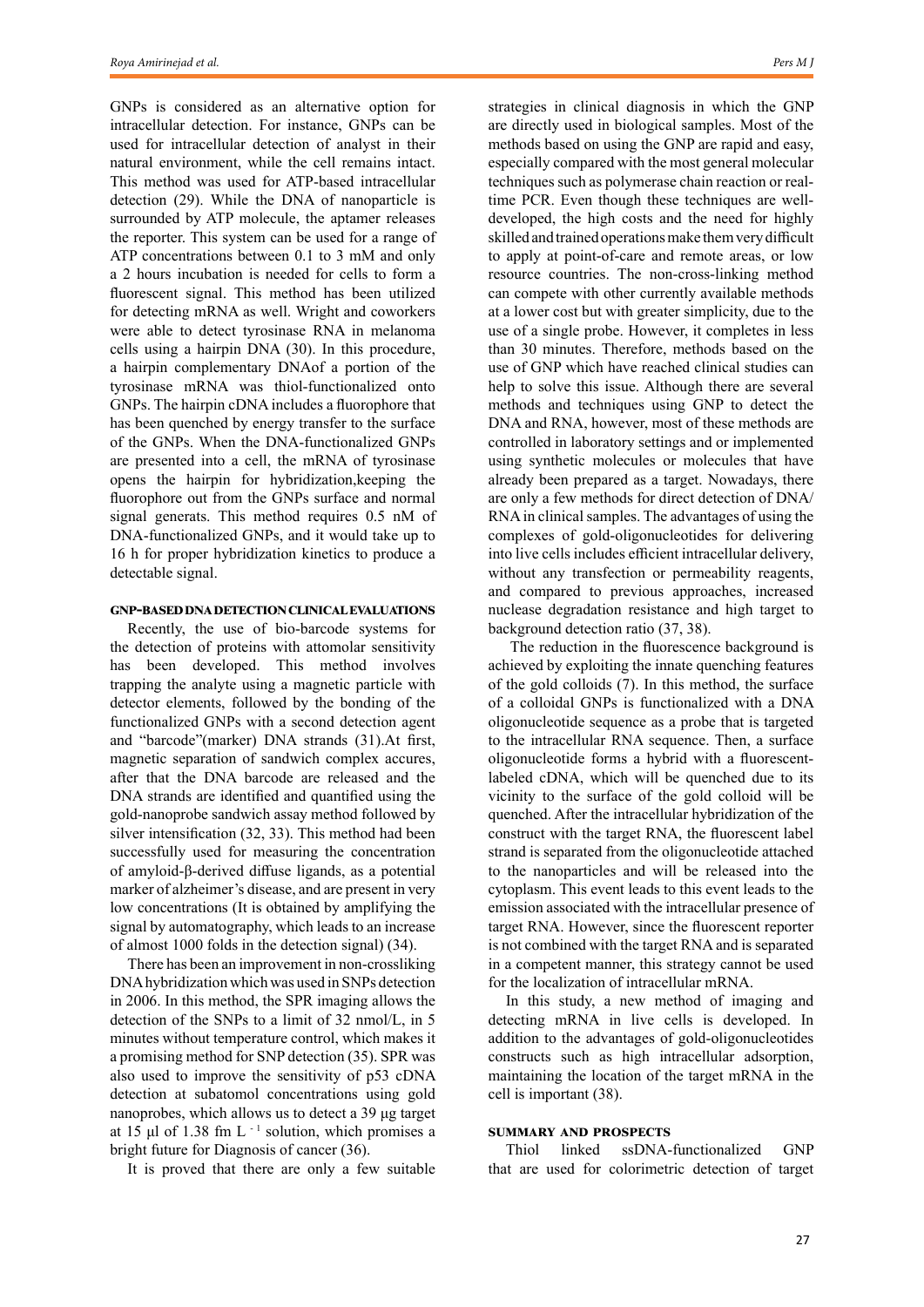DNA markers, can be considered as a low-cost and easy alternative for detections based on the fluorescence or radioactivity (39). If a nanoparticle is functionalized with a multiple of similar ssDNA oligonucleotides, and the complementary DNA is present in the environment, the nanoparticles containing the complementary probes will be brought in close vicinity of each other. Therefore, the crosslink between multiple GNP results in the vast accumulation of nanoparticles and the changes the colorimetry. In this system, the arrangement of GNP is in a tail-to-tail orientation. One of the probes was functionalized by making a crosslink with a 5′-thiol and another one with a 3′-thiol (40, 41).

Recently, the same detection method for DNA sequences has been used as a real-time screening approach to assess the nuclease activity (42). In another simple and inexpensive method, the GNP was used for the expression of eukaryotic gene (RNA) which did not require the repeated transcription or PCR (43). Due to optical characteristics and the ability to use in fluorescent biosensors and colorimetry, the GNPs have many advantages. Since the characteristics of GNP enabled it to be easily absorbed by mammalian cells, the intracellular diagnosis of metabolites and nucleic acids has been made more possible. Future efforts in this field will be possibly focused on generating a specific analytical system. Additionally, better strategies for designing sensors are required so that the produced signals, the fluorescent intensity, and its specificity are enhanced in the biological samples and intracellular. Despite the advantages of using DNAfunctionalized GNPs, some still believe that the use of GNPs in clinical settings is limited. The resistance of DNA-functionalized GNPs within cells can be troublesome; especially when using the high dosage of GNPs. Therefore, more fundamental studies need to be conducted to achieve a greater understanding regarding the interaction between GNPs and cells including the toxicity and biocompatibility.

#### **REFRENCE**

1. Sreekumar A, Poisson LM, Rajendiran TM, Khan AP, Cao Q, Yu J, et al. Metabolomic profiles delineate potential role for sarcosine in prostate cancer progression. Nature. 2009;457(7231):910-4.

2. Wilson DS, Szostak JW. In vitro selection of functional nucleic acids. Annual review of biochemistry. 1999;68(1):611-47.

3. Winkler WC, Breaker RR. Regulation of bacterial gene expression by riboswitches. Annu Rev Microbiol. 2005;59:487- 517.

4. Sharifi M, Hosseinali SH, Alizadeh RH, Hasan A, Attar F, Salihi A, et al. Plasmonic and chiroplasmonic nanobiosensors based on gold nanoparticles. Talanta. 2020;212:120782.

5. Mohebbi S, Moghadam TT, Nikkhah M, Behmanesh M. RGD-HK Peptide-functionalized gold nanorods emerge as targeted biocompatible nanocarriers for biomedical applications. Nanoscale research letters. 2019;14(1):13.

6. Tuerk C, Gold L. Systematic evolution of ligands by exponential

enrichment: RNA ligands to bacteriophage T4 DNA polymerase. science. 1990;249(4968):505-10.

7. Xia Y, Xiong Y, Lim B, Skrabalak SE. Shape‐controlled synthesis of metal nanocrystals: simple chemistry meets complex physics? Angewandte Chemie International Edition. 2009;48(1):60-103.

8. Dubertret B, Calame M, Libchaber AJ. Single-mismatch detection using gold-quenched fluorescent oligonucleotides. Nature biotechnology. 2001;19(4):365-70.

9. Mirkin CA, Letsinger RL, Mucic RC, Storhoff JJ. A DNA-based method for rationally assembling nanoparticles into macroscopic materials. Nature. 1996;382(6592):607-9.

10. Storhoff JJ, Elghanian R, Mucic RC, Mirkin CA, Letsinger RL. One-pot colorimetric differentiation of polynucleotides with single base imperfections using gold nanoparticle probes. Journal of the American Chemical Society. 1998;120(9):1959-64.

11. Demers LM, Mirkin CA, Mucic RC, Reynolds RA, Letsinger RL, Elghanian R, et al. A fluorescence-based method for determining the surface coverage and hybridization efficiency of thiol-capped oligonucleotides bound to gold thin films and nanoparticles. Analytical chemistry. 2000;72(22):5535-41.

12. Hurst SJ, Lytton-Jean AK, Mirkin CA. Maximizing DNA loading on a range of gold nanoparticle sizes. Analytical chemistry. 2006;78(24):8313-8.

13. Zu Y, Gao Z. Facile and controllable loading of singlestranded DNA on gold nanoparticles. Analytical chemistry. 2009;81(20):8523-8.

14. Bhatt N, Huang P-JJ, Dave N, Liu J. Dissociation and degradation of thiol-modified DNA on gold nanoparticles in aqueous and organic solvents. Langmuir. 2011;27(10):6132-7.

15. Herdt AR, Drawz SM, Kang Y, Taton TA. DNA dissociation and degradation at gold nanoparticle surfaces. Colloids and Surfaces B: Biointerfaces. 2006;51(2):130-9.

16. Zhang X, Servos MR, Liu J. Instantaneous and quantitative functionalization of gold nanoparticles with thiolated DNA using a pH-assisted and surfactant-free route. Journal of the American Chemical Society. 2012;134(17):7266-9.

17. Elghanian R, Storhoff JJ, Mucic RC, Letsinger RL, Mirkin CA. Selective colorimetric detection of polynucleotides based on the distance-dependent optical properties of gold nanoparticles. Science. 1997;277(5329):1078-81.

18. Jin R, Wu G, Li Z, Mirkin CA, Schatz GC. What controls the melting properties of DNA-linked gold nanoparticle assemblies? Journal of the American Chemical Society. 2003;125(6):1643-54. 19. Liu J, Lu Y. Preparation of aptamer-linked gold nanoparticle purple aggregates for colorimetric sensing of analytes. Nature protocols. 2006;1(1):246-52.

20. Liu J, Lu Y. Smart nanomaterials responsive to multiple chemical stimuli with controllable cooperativity. Advanced Materials. 2006;18(13):1667-71.

21. António M, Vitorino R, Daniel-da-Silva AL. Gold nanoparticles-based assays for biodetection in urine. Talanta. 2021:122345.

22. Jennings T, Singh M, Strouse G. Fluorescent lifetime quenching near d= 1.5 nm gold nanoparticles: probing NSET validity. Journal of the American Chemical Society. 2006;128(16):5462-7.

23. Yun C, Javier A, Jennings T, Fisher M, Hira S, Peterson S, et al. Nanometal surface energy transfer in optical rulers, breaking the FRET barrier. Journal of the American Chemical Society. 2005;127(9):3115-9.

24. Ray PC, Darbha GK, Ray A, Walker J, Hardy W. Gold nanoparticle based FRET for DNA detection. Plasmonics. 2007;2(4):173-83.